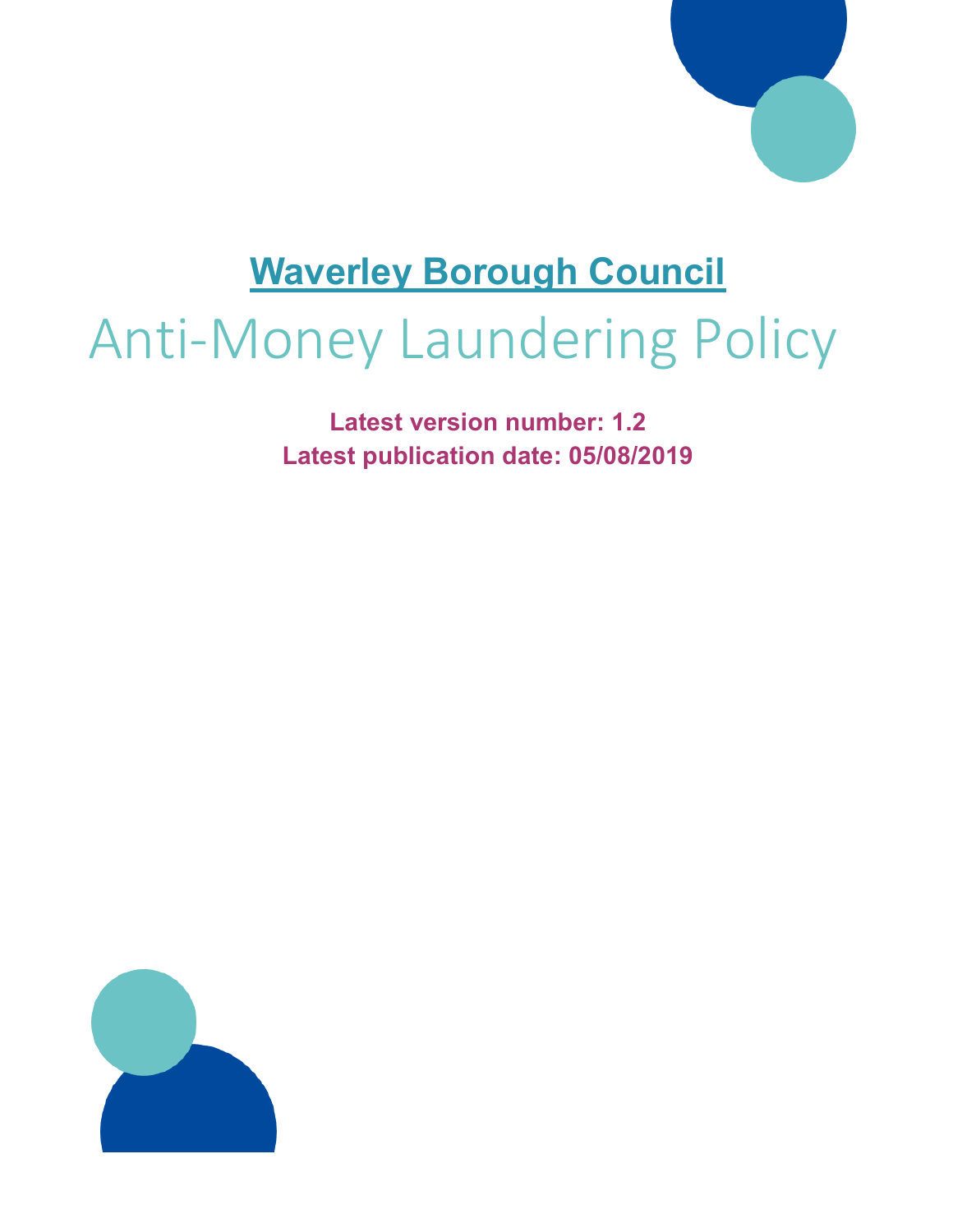#### **Document Information & Governance**

#### **Approval & Publication:**

| <b>Approving</b><br><b>Body</b> | <b>Approval</b><br>route<br>requirement      | <b>Publication</b><br><b>Type</b> | <b>Publication</b><br>requirement                       | <b>Review</b><br>frequency | <b>Document</b><br>owner | <b>Next Review Date</b>                                                                                          |
|---------------------------------|----------------------------------------------|-----------------------------------|---------------------------------------------------------|----------------------------|--------------------------|------------------------------------------------------------------------------------------------------------------|
| Audit<br>Committee              | Audit<br>recommend<br>approval at<br>council | Internal/<br>external             | Compliments<br>the councils<br>Financial<br>Regulations | Annual                     | PT                       | 1 year after full<br>council approval.<br>If still fit for<br>purpose, then<br>review again in a<br>further year |

#### **Version Control Information:**

| <b>Version</b> | <b>Version Status</b> | <b>Date</b> | <b>Version Comment</b>                    | <b>Version</b><br><b>Author</b> |
|----------------|-----------------------|-------------|-------------------------------------------|---------------------------------|
| V1             | Published             | 05/08/2019  | 1 <sup>st</sup> Publication               | <b>VB</b>                       |
| V1.1           | Update - Draft        | 16/03/2022  | Changes following review                  | <b>PT</b>                       |
| V1.2           | Approved Draft        | 28/03/2022  | Approved by the Audit Committee           | <b>PT</b>                       |
| V1.2           | <b>Final Approval</b> |             | <b>Council Approval &amp; Publication</b> |                                 |

#### **Impact Assessments and Consideration:**

| <b>Impact Assessment Type</b>     | <b>Required / Not Required</b> |
|-----------------------------------|--------------------------------|
| <b>Equality Impact Assessment</b> | Not Required                   |
| Data Protection Impact Assessment | Not Required                   |
| Climate Change                    | Not Required                   |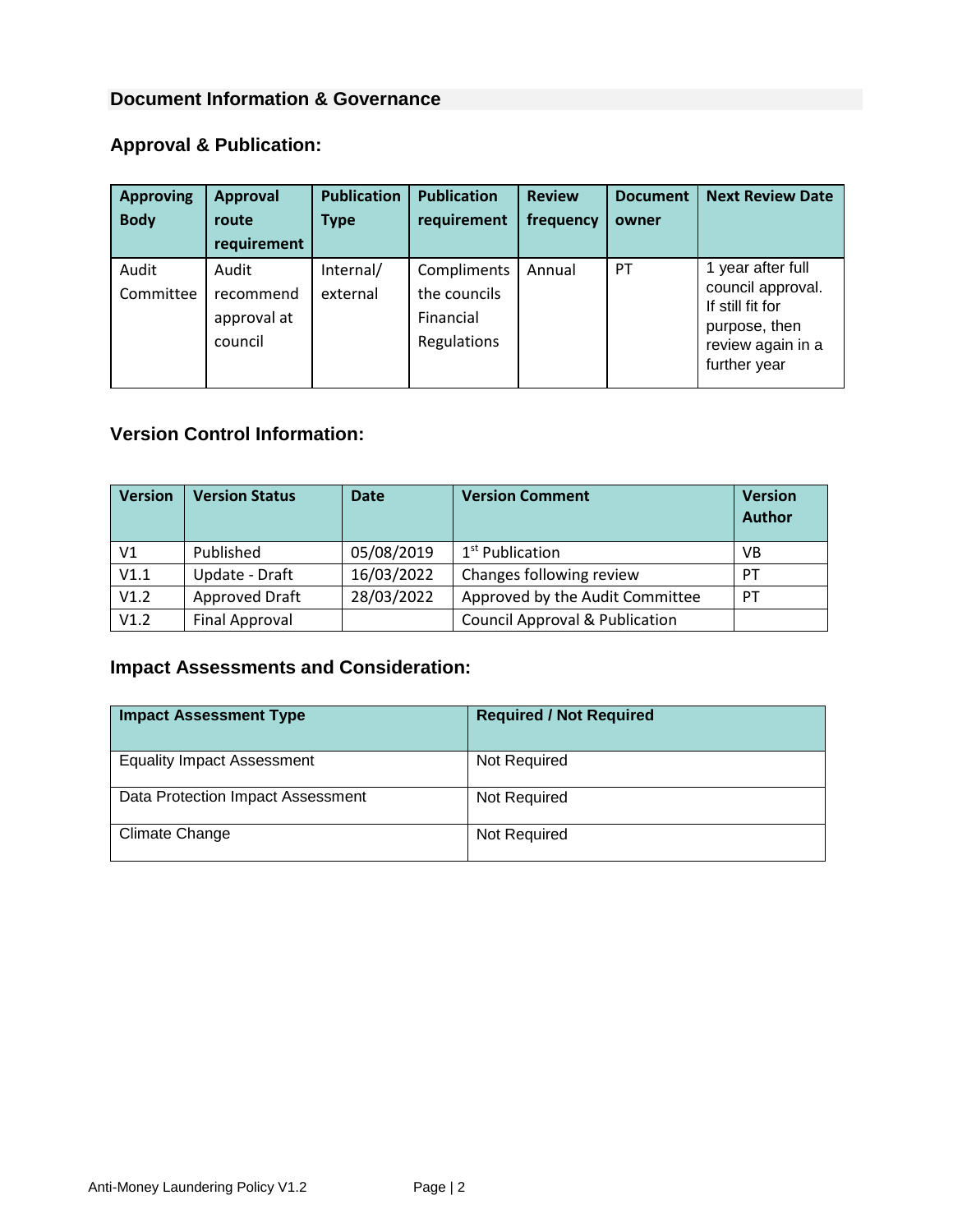#### **Introduction**

- 1.1 The Council will do all it can to prevent the Council and its staff being exposed to money laundering through criminal activity, to identify the potential areas where it may occur, and to comply with all legal and regulatory requirements, especially with regard to the reporting of actual or suspected cases.
- 1.2 The Money Laundering, Terrorist Financing and Transfer of Funds (Information on the Payer) Regulations 2017 came into force on the 26 June 2017. There has subsequently been two amendments, neither of which impact on this policy, The Money Laundering and Terrorist Financing (Amendment) Regulations 2019 and Money Laundering and Terrorist Financing (Amendment) (EU Exit) Regulations 2020. Although Local Authorities are not obliged to comply with the requirements of this legislation the Chartered Institute of Public Finance and Accounting (CIPFA) advises that an organisation should consider a policy framework which supports the implementation of the counter fraud strategy and includes an anti-money laundering policy to prevent the use of their services for money laundering.

#### **2. Scope**

- 2.1 This Policy applies to all officers, whether permanent or temporary, and Members of the Council. Officers and Members must be familiar with their responsibilities in preventing criminal activity through money laundering and must be vigilant at all times.
- 2.2 The policy applies to all areas of work undertaken by the Council.
- 2.3 The Policy sets out the procedures which must be followed (for example the reporting of suspicions of money laundering activity) to enable the Council to comply with its legal obligations.
- 2.4 Further information is set out in the accompanying Guidance on page 10.
- 2.5 This Policy sits alongside the Council's Whistleblowing Policy and Anti-Fraud and Corruption Policy.
- 2.6 Failure by an officer or Member to comply with the procedures set out in this Policy may lead to disciplinary action being taken against them. Any disciplinary action will be dealt with in accordance with the Council's Disciplinary and Capability Procedure.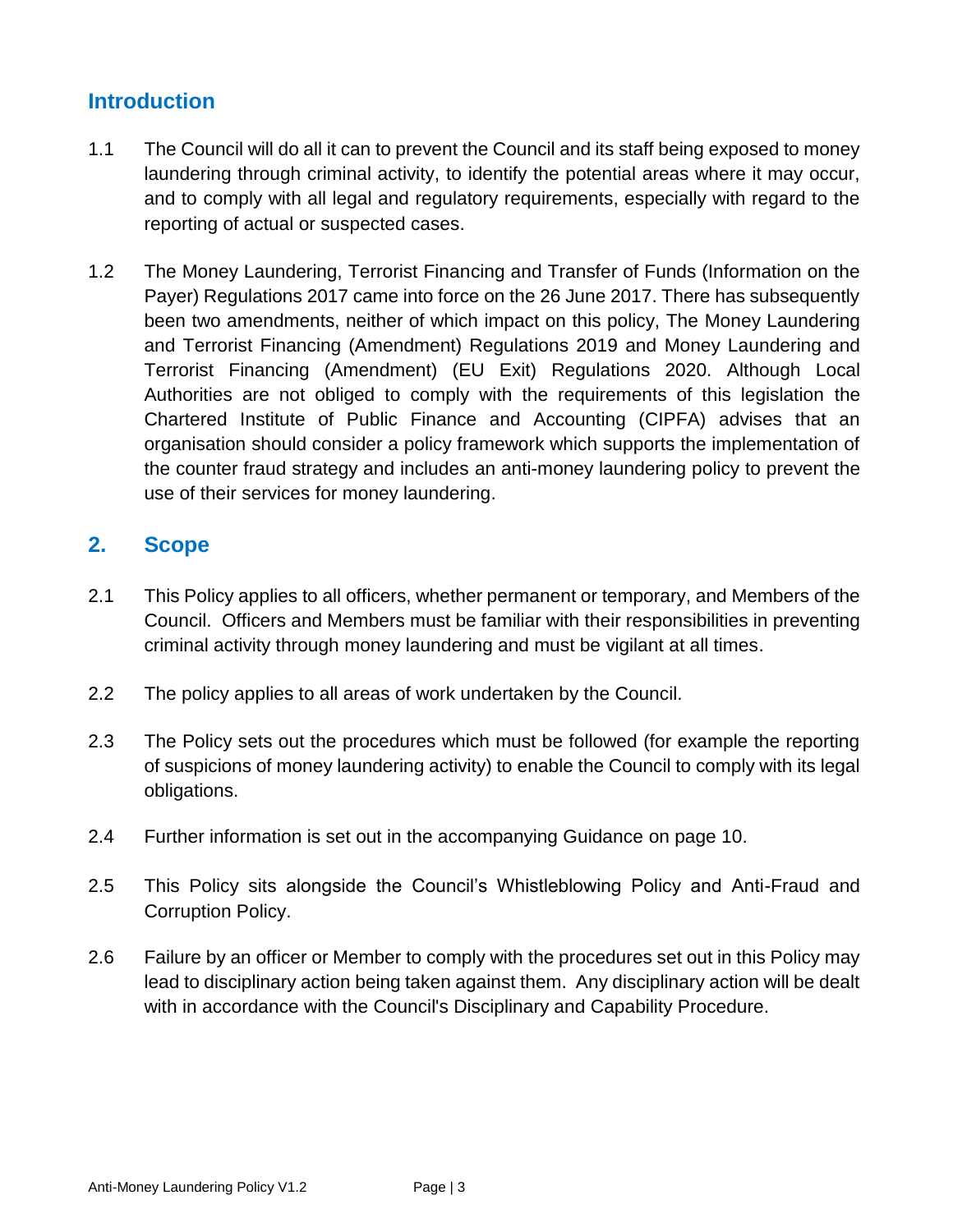#### **3. Definition of Money Laundering**

- 3.1 Money laundering is the term used for a number of offences involving the proceeds of crime or terrorism funds. The following constitute the act of money laundering:
	- concealing, disguising, converting, transferring criminal property or removing it from the UK
	- entering into or becoming concerned in an arrangement which you know or suspect facilitates the acquisition, retention, use or control of criminal property by or on behalf of another person
	- acquiring, using or possessing criminal property
	- doing something that might prejudice an investigation (for example falsifying a document)

These are the primary money laundering offences, and are therefore prohibited acts under the legislation. There are also two secondary offences:

- Failure to disclose any of the primary offences
- Tipping off where someone informs a person or people who are, or who are suspected of being involved in money laundering, in such a way as to reduce the likelihood of their being investigated or prejudicing an investigation. Tipping off carries a maximum penalty of five years imprisonment.
- 3.2 Potentially any officer or Member could be caught by the money laundering provisions if they suspect money laundering and either become involved with it in some way and/or do nothing about it.

#### **4. Obligations on the Council**

- 4.1 The Council is required to establish and maintain policies, controls and procedures to mitigate and manage effectively the risks of money laundering and terrorist financing. This includes:
	- appointing a Money Laundering Reporting Officer (MLRO) to receive disclosures from officers and members of money laundering activity
	- implementing a reporting procedure to enable the reporting of suspicions of money laundering
	- The policies, controls and procedures must be:
		- o proportionate with regard to the size and nature of the relevant person's business, and
		- o approved by its senior management.
	- The policies, controls and procedures must be regularly reviewed and must include: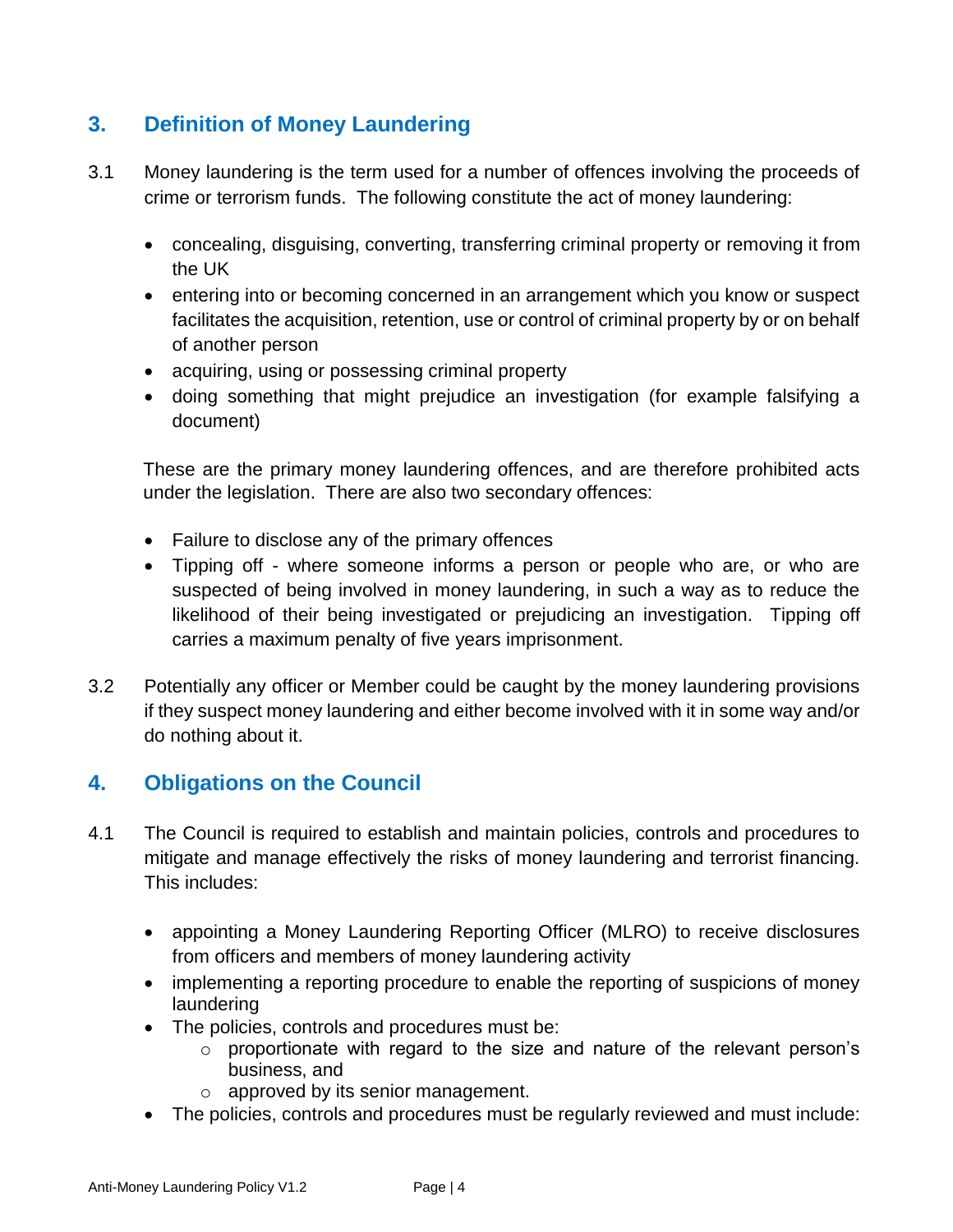- o cash payments
- o risk management practices
- o internal controls
- o customer due diligence
- o record keeping procedures
- o the monitoring and management of compliance with, and the internal communication of, such policies, controls and procedures.
- training to recognise transactions that may indicate money laundering
- maintaining client identification procedures in certain circumstances

#### **5. The Money Laundering Reporting Officer (MLRO)**

5.1 The officer nominated to receive disclosures about money laundering activity within the Council is the Head of Finance, Peter Vickers. He can be contacted as follows:

Head of Finance Telephone: 01483 523539 Waverley Borough Council Council Offices The Burys Godalming Surrey GU7 1HR

Peter Vickers e-mail: peter.vickers@waverley.gov.uk

5.2 In the absence of the MLRO contact the Internal Audit Manager, Gail Beaton, at the above address or on telephone number 01483 523260.

#### **6. Reporting Procedure**

- 6.1 Where an officer or Member becomes aware or suspects that money laundering may have taken place (or may be taking place) they must contact the MLRO regardless of the amount.
- 6.2 If an officer or Member becomes concerned that their involvement in a matter may amount to a prohibited act under the legislation it must be reported to the MLRO. Disclosure must be within hours of the information coming to light. Failure to do this may render the officer or Member liable to prosecution.
- 6.3 Disclosure should be made to the MLRO using the form at Appendix A to this policy. Full details must be included in the form.
- 6.4 If the officer or Member is concerned that their involvement in the transaction would amount to a prohibited act under the definition of Money Laundering at paragraph 3. consent will be needed from the National Crime Agency (NCA), via the MLRO, to take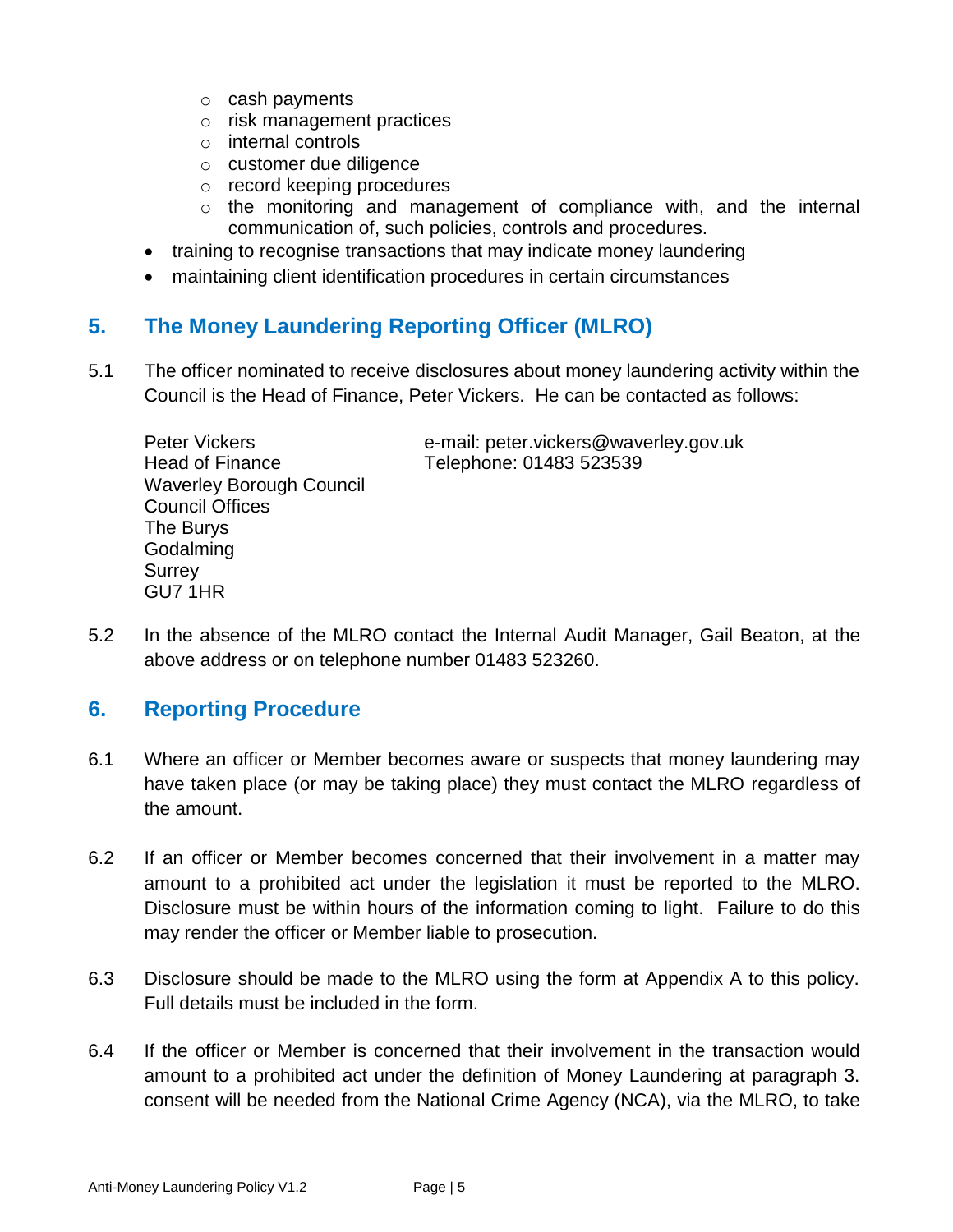any further part in the transaction - this is the case even if the client gives instructions for the matter to proceed before such consent is given. The officer or Member should therefore make it clear in the report if such consent is required and clarify whether there are any deadlines for giving such consent e.g. a completion date or court deadline.

- 6.5 Information given in the reporting form must enable the MLRO to make a sound judgment as to whether there are reasonable grounds for knowledge or suspicion of money laundering and to enable the MLRO to prepare a report to NCA, where appropriate.
- 6.6 Once the matter is reported to the MLRO, officers and Members must follow any directions given by the MLRO. They must NOT make any further enquiries into the matter themselves and must co-operate with the MLRO and the authorities during any subsequent money laundering investigation.
- 6.7 Similarly, at no time and under no circumstances should the officer or Member voice any suspicions to the person(s) suspected of money laundering, even if NCA has given consent to a particular transaction proceeding, without the specific consent of the MLRO otherwise a criminal offence of "tipping off" (see the Guidance Note for further details) may be committed.
- 6.8 No reference should be made on a client file to a report having been made to the MLRO – should the client exercise their right to see the file, then such a note will obviously tip them off to the report having been made and may render an officer or Member liable to prosecution. The MLRO will keep the appropriate records in a confidential manner.

#### **Consideration of the disclosure by the MLRO**

- 6.9 Upon receipt of a report, the MLRO must complete the MLRO part of the form, note the date of receipt of the report and acknowledge receipt of it. The MLRO should also advise the officer or Member of the timescale within which a response should be expected.
- 6.10 The MLRO will consider the report and any other available internal information that is relevant eg:
	- reviewing other transaction patterns and volumes
	- the length of any business relationship involved
	- the number of any one-off transactions and linked one-off transactions
	- any identification evidence held
- 6.11 The MLRO will undertake such other reasonable inquiries considered appropriate in order to ensure that all available information is taken into account in deciding whether a report to NCA is required (such enquiries being made in such a way as to avoid any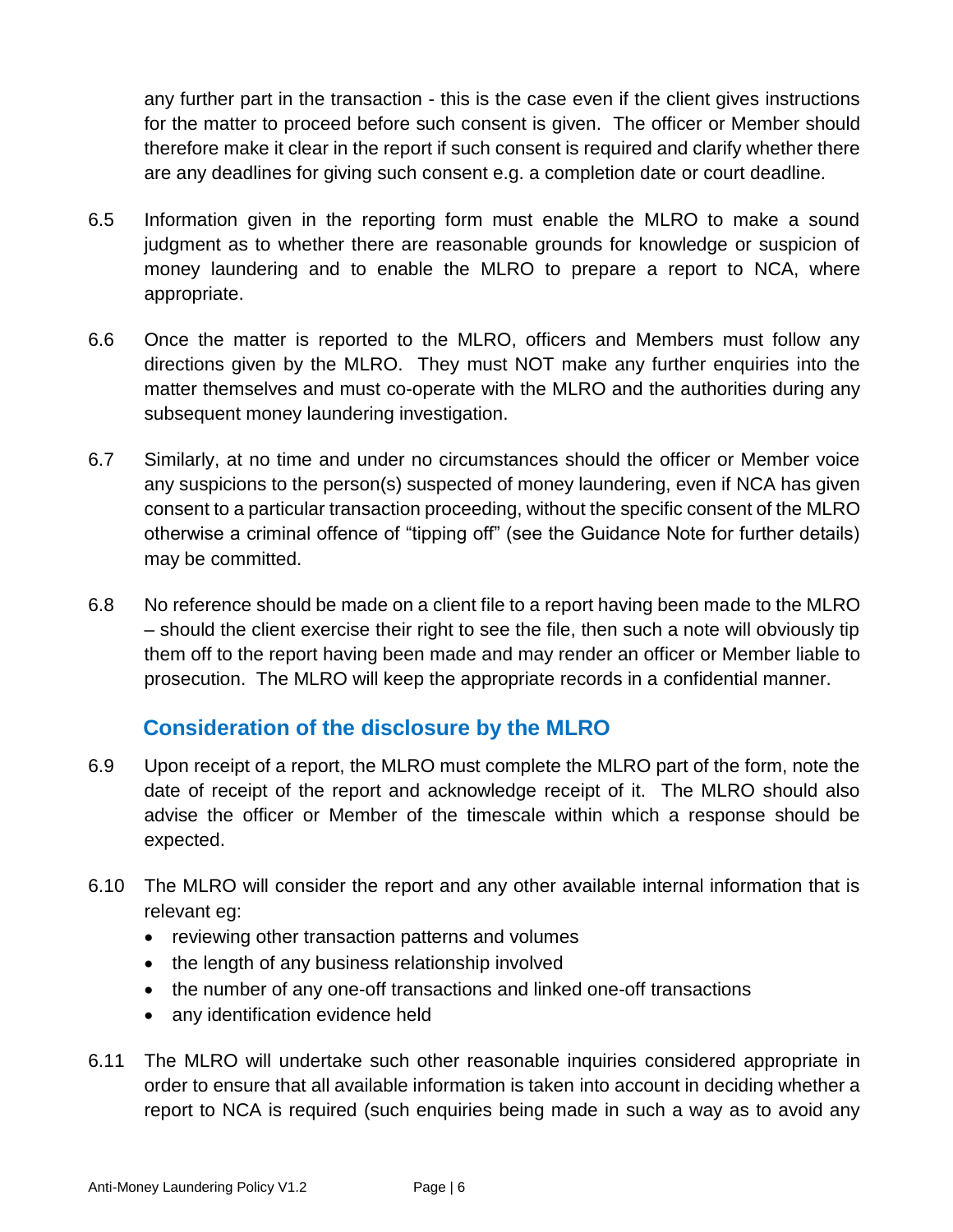appearance of tipping off those involved). The MLRO may also need to discuss the report with the officer or Member.

- 6.12 Once the MLRO has evaluated the disclosure report and any other relevant information, the MLRO must make a timely determination as to whether:
	- there is actual or suspected money laundering taking place; or
	- there are reasonable grounds to know or suspect that is the case; and
	- whether there is a need to seek consent from NCA for a particular transaction to proceed.
- 6.13 Where the MLRO does so conclude, the matter must be disclosed as soon as practicable to NCA on their standard report form and in the prescribed manner, unless there is a reasonable excuse for non-disclosure to NCA (for example, a lawyer can claim legal professional privilege for not disclosing the information).
- 6.14 Where the MLRO suspects money laundering but has a reasonable excuse for nondisclosure, the report must be noted accordingly. Consent can then be given immediately for any ongoing or imminent transactions to proceed.
- 6.15 In cases where legal professional privilege may apply, the MLRO must liaise with the legal adviser to decide whether there is a reasonable excuse for not reporting the matter to NCA.
- 6.16 Where consent is required from NCA for a transaction to proceed, then the transaction(s) in question must not be undertaken or completed until NCA has specifically given consent, or there is deemed consent through the expiration of the relevant time limits without objection from NCA.
- 6.17 Where the MLRO concludes that there are no reasonable grounds to suspect money laundering the MLRO shall mark the report accordingly and give consent for any ongoing or imminent transaction(s) to proceed.
- 6.18 All disclosure reports referred to the MLRO and reports made by the MLRO to NCA must be retained by the MLRO in a confidential file kept for that purpose, for a minimum of five years.
- 6.19 The MLRO commits a criminal offence if the MLRO knows or suspects, or has reasonable grounds to do so, through a disclosure being made, that another person is engaged in money laundering and the MLRO does not disclose this as soon as practicable to NCA.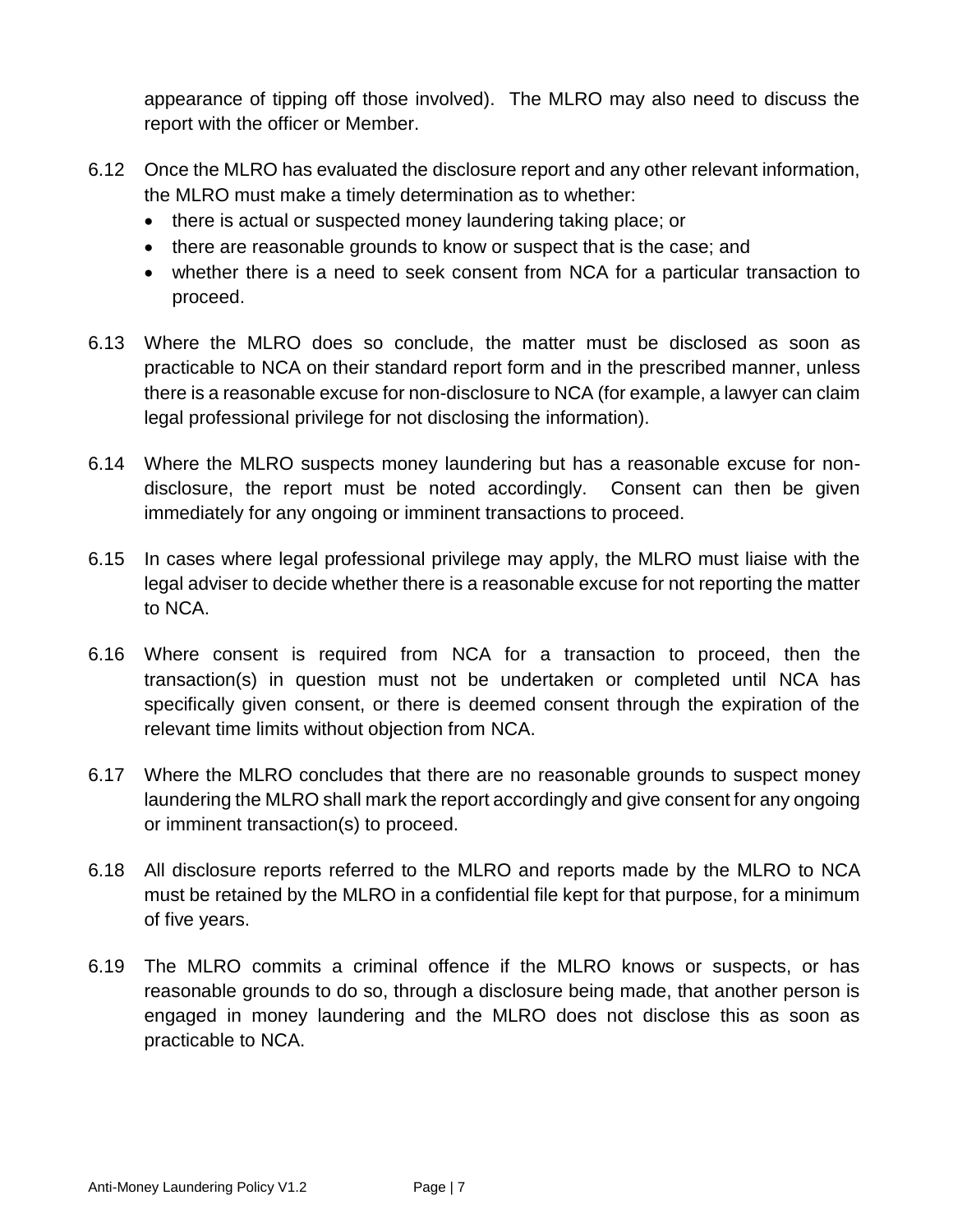#### **7. Policies, Controls and Procedure**

#### Cash payments

7.1 No cash payment to the Council will be accepted if it exceeds £5,000 (including notes, coins or traveller cheques in any currency). Any incidents of someone trying to make a cash payment in excess of £5,000 must be reported to the MLRO regardless of whether you suspect money laundering activity or not.

#### Risk Management

- 7.2 Risk will be assessed by taking into account risk factors including factors relating to:
	- The Council's customers
	- The area in which the Council operates
	- The Council's services
	- The Council's transactions
	- The Council's delivery channels
- 7.3 Whilst the risk to the Council of contravening the legislation is low, it is extremely important that all officers and Members are familiar with their legal responsibilities.
- 7.4 The risk to the Council of contravening the anti-money laundering legislation will be assessed on a periodic basis and the adequacy and effectiveness the Anti-Money Laundering Policy will be reviewed in light of such assessments.

Internal Controls

- 7.5 The internal controls include:
	- [appointing a 'nominated officer'](https://www.gov.uk/guidance/money-laundering-regulations-nominated-officers-and-employee-training) and making sure that employees know to report any [suspicious activity](https://www.gov.uk/guidance/money-laundering-regulations-report-suspicious-activities) to them (the MLRO)
	- identifying the responsibilities of senior managers and providing them with regular information on money laundering risks
	- training relevant employees on their anti-money laundering responsibilities
	- documenting and updating your anti-money laundering policies, controls and procedures
	- introducing measures to make sure that the risk of money laundering is taken into account in the day-to-day running of your business
- 7.6 The independent audit function has responsibility: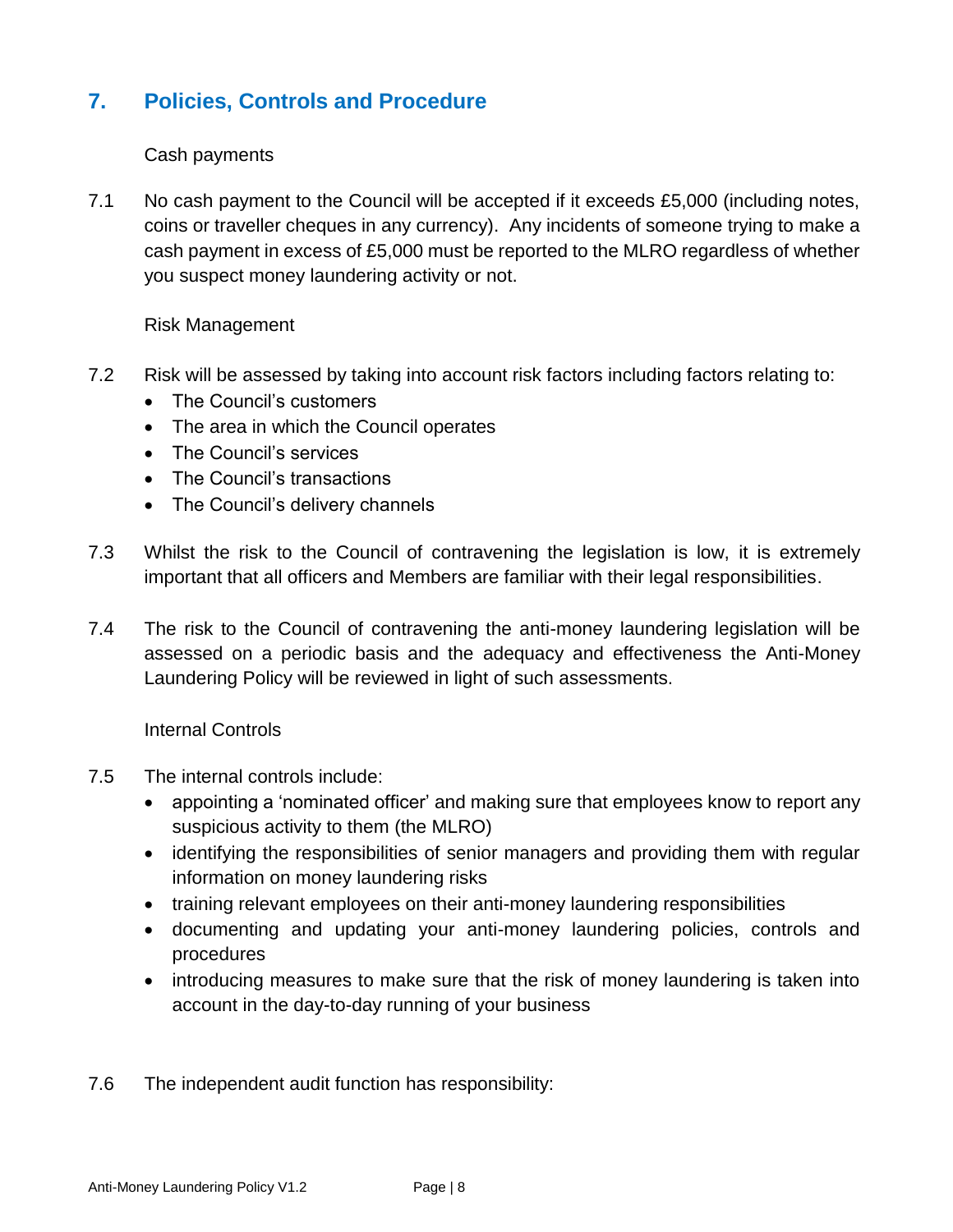- I. to examine and evaluate the adequacy and effectiveness of the policies, controls and procedures
- II. to make recommendations in relation to those policies, controls and procedures
- III. to monitor compliance with those recommendations.
- 7.7 New technology where new technology is adopted the Council will ensure appropriate measures are taken to assess and, if necessary, mitigate any money laundering or terrorist financing risks this new technology may cause.

Customer Due Diligence

- 7.8 Customer due diligence means that the Council must know its customers and understand their businesses so that it is in a position to know if there is suspicious activity that should be reported.
- 7.9 Customer due diligence means:
	- (a) identifying the customer and verifying the customer's identity on the basis of documents, data or information obtained from a reliable and independent source.
	- (b) identifying where there is a beneficial owner who is not the customer owner and taking adequate measures, on a risk-sensitive basis, to verify their identity and where the beneficial owner is a trust or similar understand the ownership and control structure of the trust or arrangement.
	- (c) obtaining information on the purpose and intended nature of the business relationship.
- 7.10 The Regulations regarding customer due diligence are detailed and complex, but there are some simple questions that will help decide if it is necessary:
	- $\bullet$  Is the service a regulated activity (see 7.11)
	- Is the Council charging for the service ie is it 'by way of business'?
	- Is the service being provided to a customer other than a UK public authority?

If the answer to any of these questions is **no** then there is no need to carry out customer due diligence.

If the answer to all these questions is **yes** then customer due diligence must be carried out before any business is undertaken for that client. If there is uncertainty whether customer due diligence is required then the MLRO should be contacted for advice.

7.11 Regulated activity is defined as the provision 'by way of business' of: advice about tax affairs; accounting services; treasury management, investment or other financial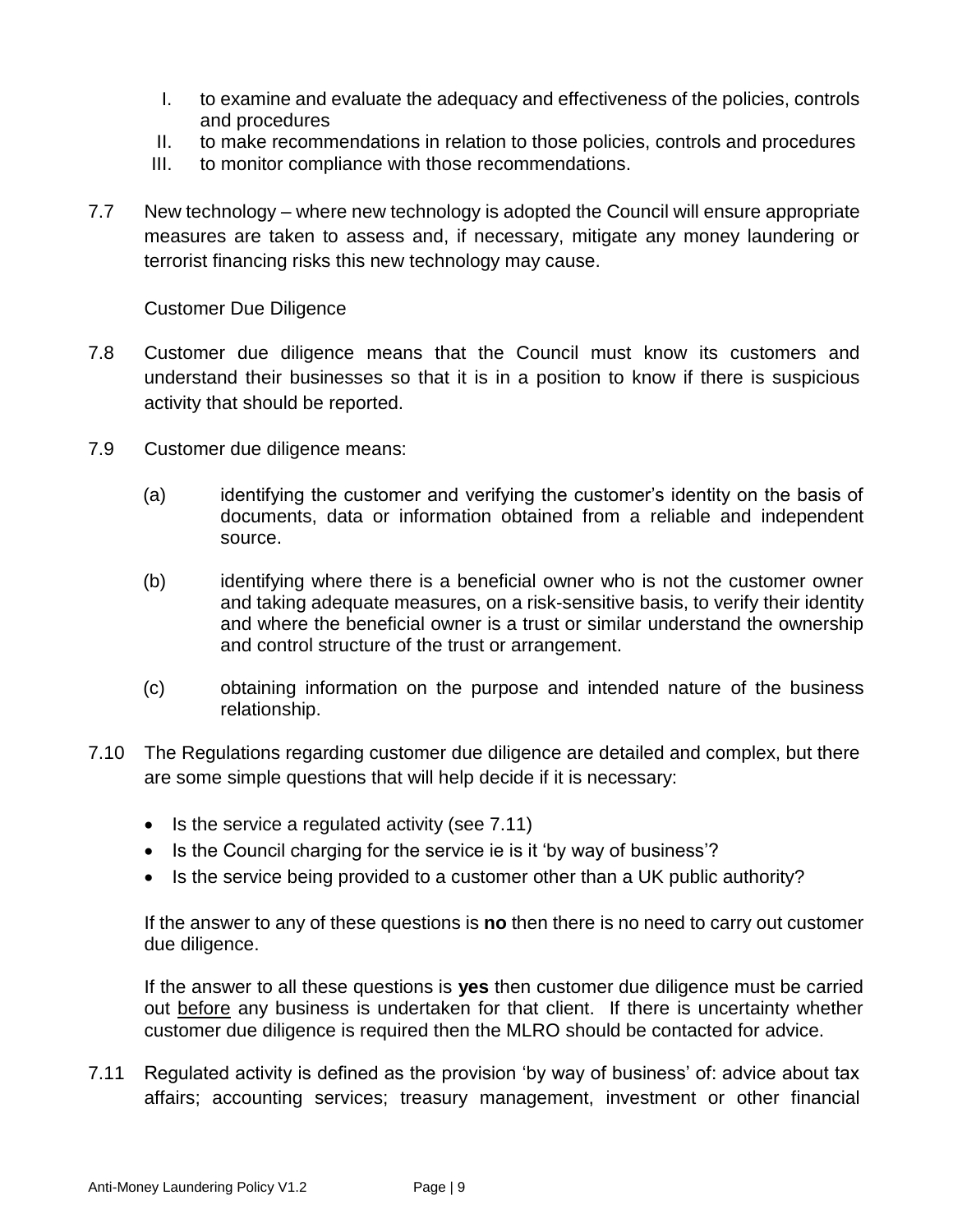services; audit services; legal services; estate agency; services involving the formation, operation or arrangement of a company or trust or; dealing in goods wherever a transaction involves a cash payment of £10,000 or more.

- 7.12 Customer due diligence must also be applied if a person carries out an occasional transaction that amount to 15,000 euros or more, whether the transaction is executed in a single operation or in several operations that appear to be linked. This applies to all transactions and can include dealings with agents, third parties, property or equipment, cheques, cash or bank transfers.
- 7.13 Where customer due diligence is required then evidence of identity must be sought, for example:
	- details of your customer's business or employment (checking with the customer's website to confirm their business address)
	- the source and origin of funds that your customer will be using in the relationship
	- copies of recent and current financial statements
	- the expected level and type of activity that will take place in your relationship
	- conducting an on-line search via Companies House to confirm the nature and business of the customer and confirm the identities of any directors
	- details of the relationships between signatories and any underlying beneficial owners
	- seeking evidence from the key contact of their personal identity, for example their passport, and position within the organisation
- 7.14 The requirement for customer due diligence applies immediately for new customers and should be applied on a risk sensitive basis for existing customers. Ongoing customer due diligence must also be carried out during the life of a business relationship but should be proportionate to the risk of money laundering and terrorist funding, based on the officer's knowledge of the customer and a regular scrutiny of the transactions involved.
- 7.15 If, at any time, it is suspected that a client or customer for whom the Council is currently, or is planning to carry out, a regulated activity is carrying out money laundering or terrorist financing, or has lied about their identity then this must be reported to the MLRO.

#### Enhanced Due Diligence

- 7.16 In certain circumstances enhanced customer due diligence must be carried out for example where:
	- There is a high risk of money laundering or terrorist financing
	- The person has provided false or stolen identification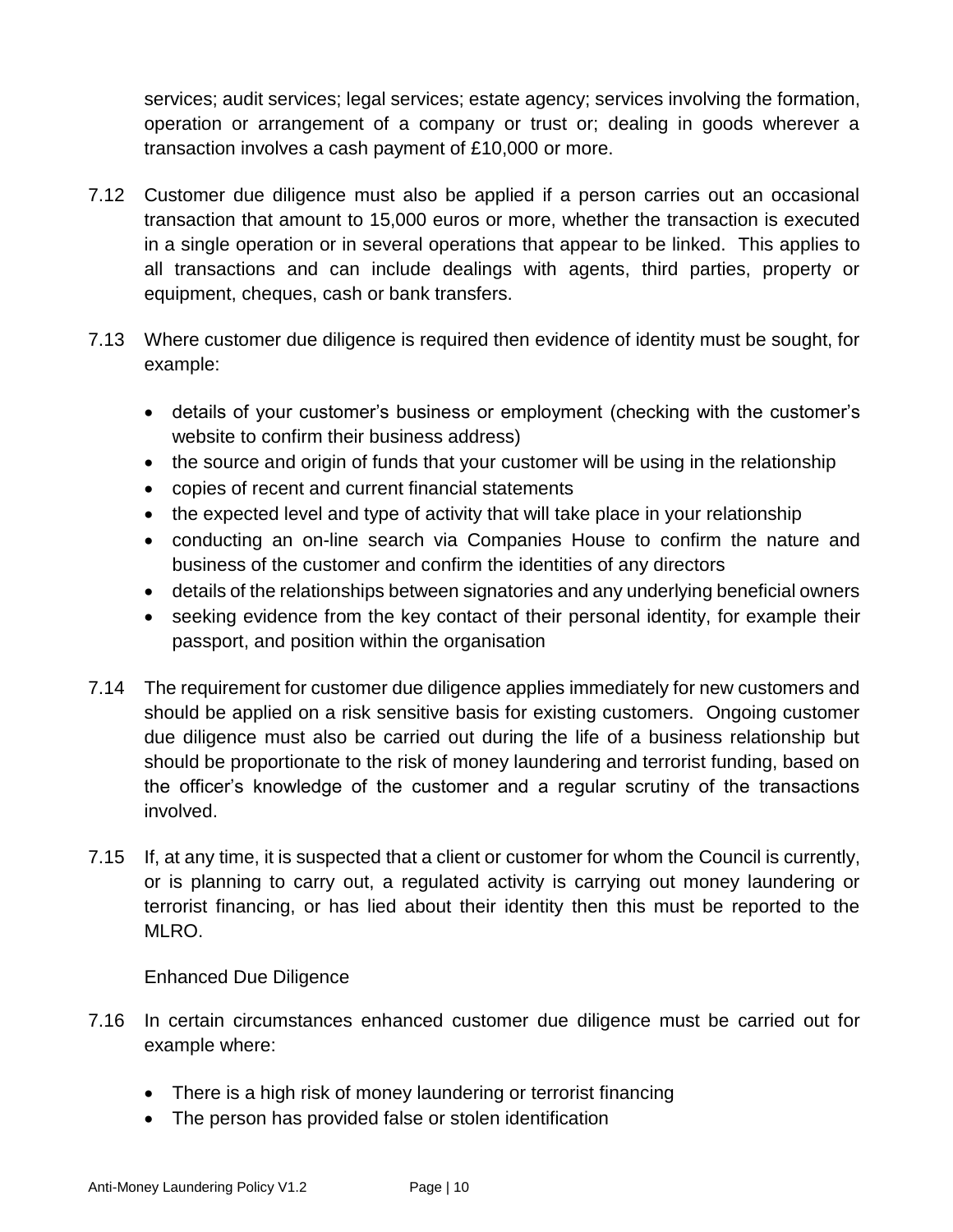- the customer has not been physically present for identification
- the customer is a politically exposed person
- $\bullet$  there is a beneficial owner who is not the customer  $-$  a beneficial owner is any individual who: holds more than 25% of the shares, voting rights or interest in a company, partnership or trust
- 7.17 Enhanced customer due diligence could include any additional documentation, data or information that will confirm the customer's identity and/or the source of the funds to be used in the business relationship/ transaction. If it is believed that enhanced customer due diligence is required then the MLRO should be consulted prior to carrying it out.
- 7.18 The enhanced due diligence measures when you deal with a politically exposed person are:
	- making sure that only senior management gives approval for a new business relationship
	- taking adequate measures to establish where the person's wealth and the funds involved in the business relationship come from
	- carrying out stricter ongoing monitoring of the business relationship

#### Record Keeping

- 7.19 The Council will keep a record of all customer due diligence measures carried out, including:
	- customer identification documents obtained
	- risk assessments
	- your policies, controls and procedures
	- training records
- 7.20 Each Service of the Council and contractors working for the Council conducting relevant business must maintain records of:
	- a) Due diligence and customer identification evidence obtained which must be kept for five years after the end of the transaction or relationship
	- b) Details of all relevant business transactions carried out for clients for at least five years from the completion of the transaction. This is so that they may be used as evidence in any subsequent investigation by the authorities into money laundering.
- 7.21 Any personal data obtained for the purpose of the regulations may only be processed for the purposes of preventing money laundering or terrorist financing.
- 7.22 The MLRO must be informed of the existence and location of such records.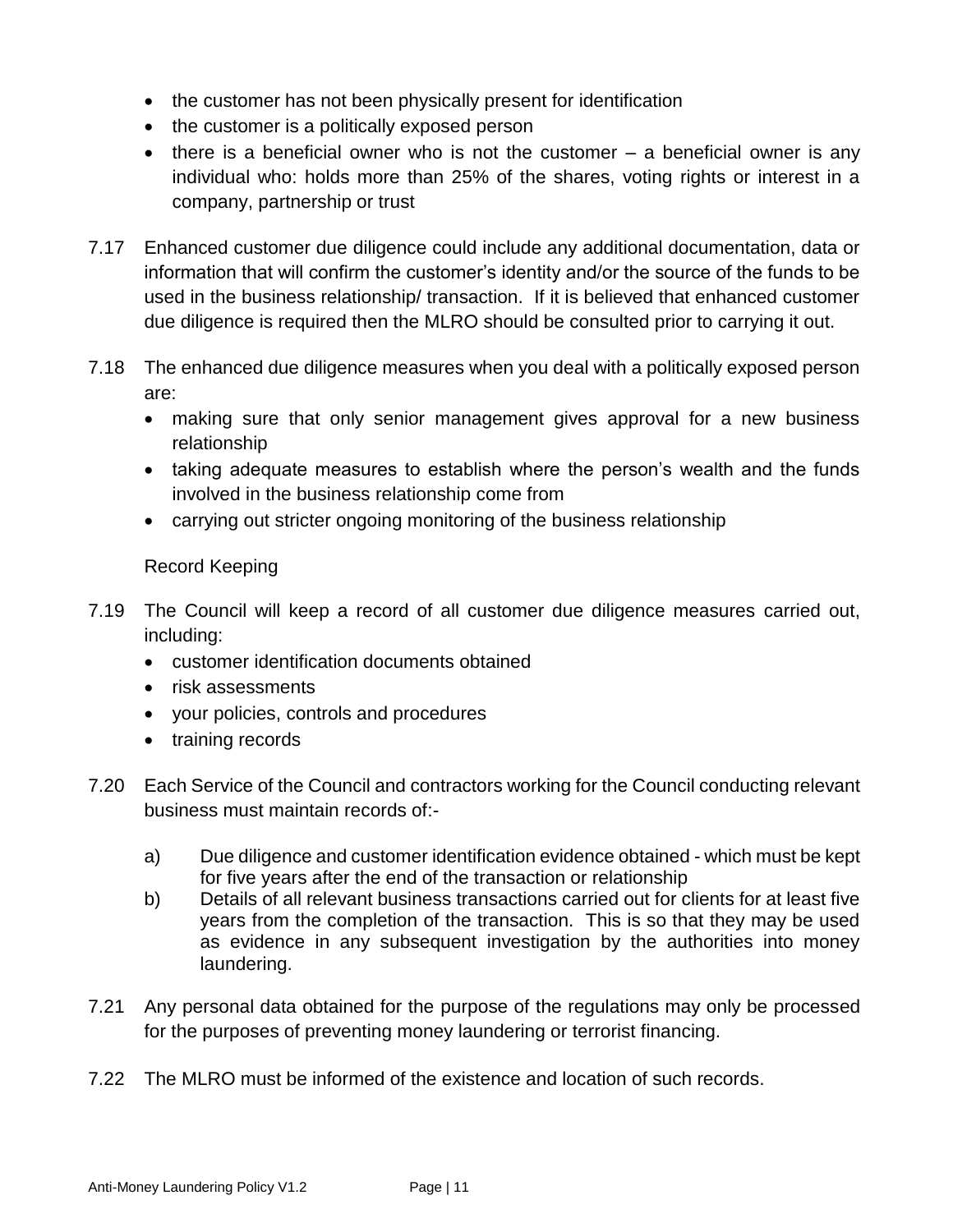- 7.23 The records must be capable of providing an audit trail during any subsequent investigation, eg distinguishing the client and the relevant transaction and recording in what form any funds were received or paid.
- 7.24 An electronic copy of every customer due diligence record must be sent to the MLRO to meet the requirements of the Regulations and in case of inspection by the relevant supervising body.
- 7.25 Monitoring and Management of Compliance with, and Internal Communication of Polices, Controls and Procedures.
- 7.26 In support of the policy and procedure, the council will:
	- Endeavour to make all staff aware of the requirement and obligation placed on the council and on themselves as individuals by the anti-money laundering legislation; and
	- Provide targeted training where it has been identified staff are most likely to encounter money laundering

#### **8. Training**

- 8.1 The Council has a commitment to training employees so they're aware of their responsibilities.
- 8.2 Training will be targeted to areas where large sums of money may be received by the Council.

#### **9. Maintain client identification procedures in certain circumstances**

- 9.1 You also need to identify the 'beneficial owner' in certain situations. This may be because someone else is acting on behalf of another person in a particular transaction, or it may be because you need to establish the ownership structure of a company, partnership or trust.
- 9.2 As a general rule, the beneficial owner is the person who's behind the customer and who owns or controls the customer, or it's the person on whose behalf a transaction or activity is carried out.
- 9.3 If you have doubts about a customer's identity, you must stop dealing with them until you're sure.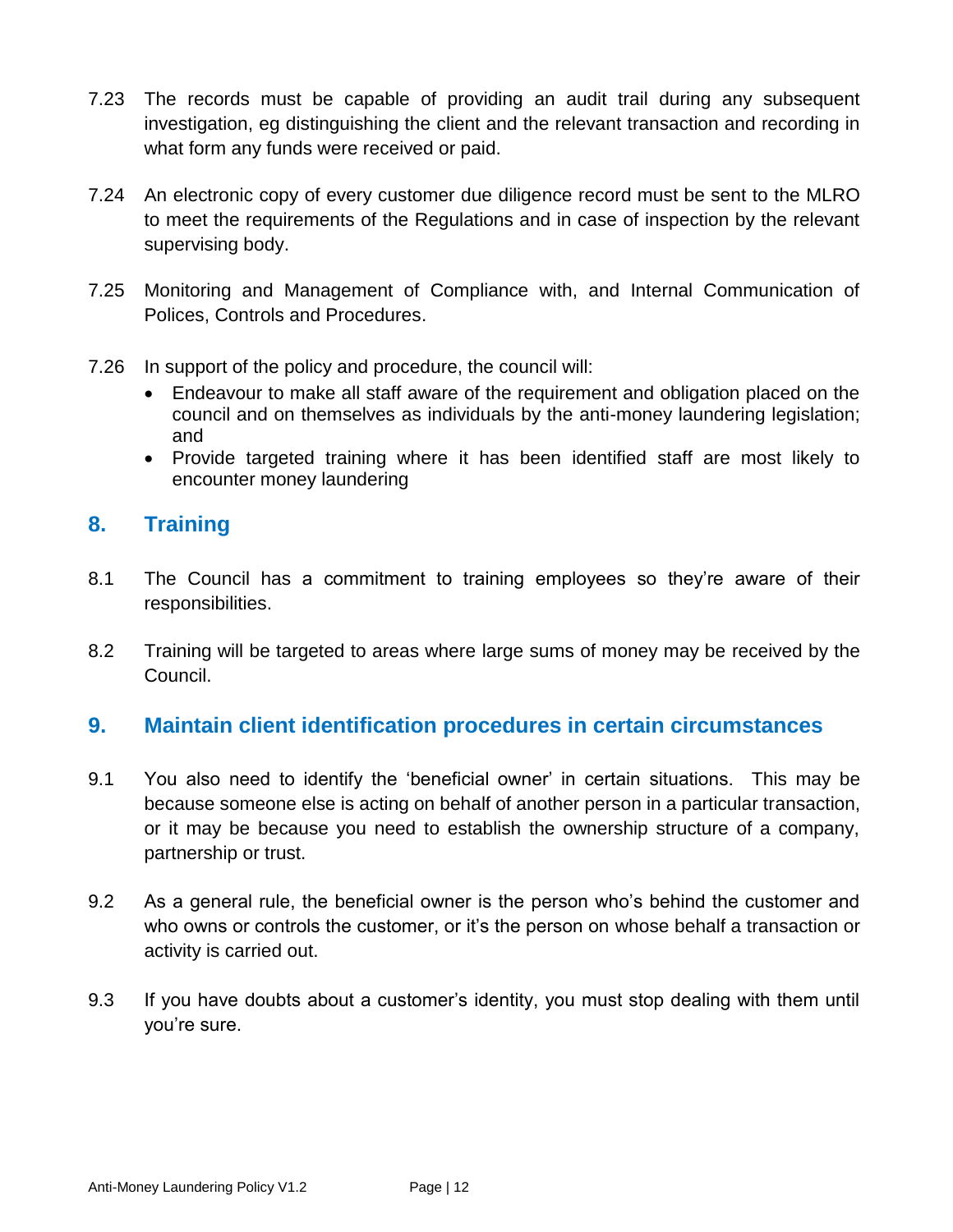#### **10. Further Information**

10.1 Further information can be obtained from the MLRO and the following sources:

**www. nationalcrimeagency.gov.uk** – website of the National Crime Agency

"Proceeds of Crime (Anti-Money Laundering) – Practical Guidance for Public Service Organisations" – CIPFA

"Anti-Money Laundering (Proceeds of Crime and Terrorism) – Second Interim Guidance for Accountants" – CCAB (**www.ccab.org.uk**)

Money Laundering Guidance at **www.lawsociety.org.uk** 

SI 2007 No. 2157 The Money Laundering Regulations 2007 at: http://www.hm-treasury.gov.uk/consultations and legislation/money laundering directive/consult\_moneylaundering\_2007.cfm

#### **11. Guidance**

- 11.1 Circumstances that may be susceptible to money laundering:
	- The areas where large sums of money may be received by the Council, including:
		- Council Tax
		- **Business Rates**
		- Rent or Rent Arrears payments
		- **Hire of venues, and Licensing**
	- Sale of Council land/buildings (as sale proceeds could be in cash)
	- Sale of Council properties under right to buy scheme
	- $\bullet$  Investments this would cover activities such as the issue of local bonds or transfers to for from non UK banks
- 11.2 Indicators that might be warning signs:
	- Transactions that are complex and unusually large or there is an unusual pattern of transactions
	- Where the person you are dealing with is excessively secretive or obstructive
	- Transactions or trade that appear to make no commercial, economic or legal purpose
	- any other activity or situation which may be regarded as particularly likely by its nature to be related to money laundering or terrorist financing
	- transactions which might favour anonymity
	- Large volume/large cash transactions
	- An overpayment or duplicate payment in cash where the refund is requested by cheque or BACS
	- Payments received from third parties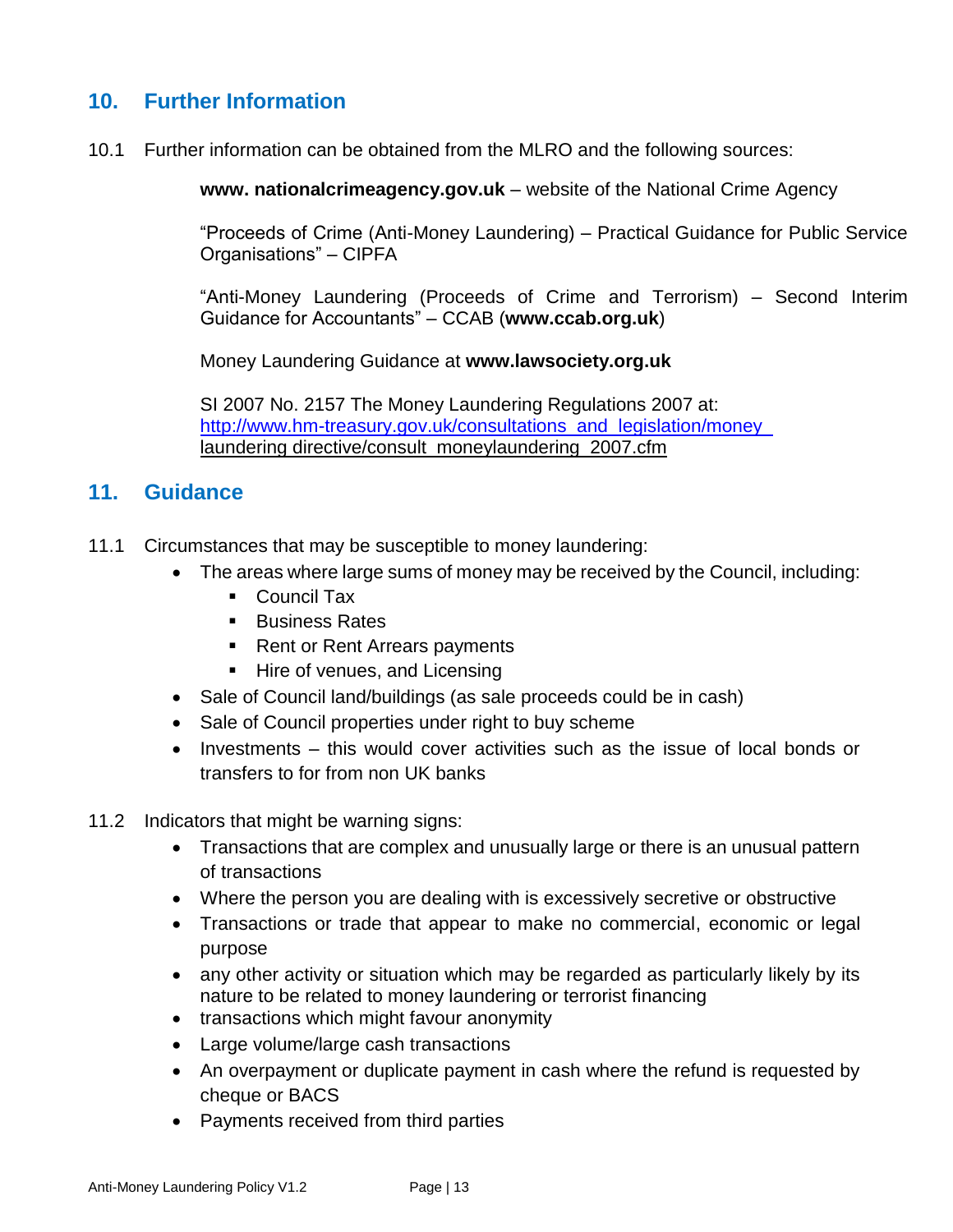- Where a customer pays funds to the Council but then ends the transaction for no apparent reason, or unexpectedly asks for the money to be refunded or forwarded to a third party
- Where a customer tells you that funds are coming from one source and at the last minute the source changes
- Absence of an obvious legitimate source of funds eg where an individual is on low income and is purchasing a property from the Council
- Movement of funds overseas, particularly to a high risk country
- Individuals or companies that are insolvent but have funds
- Purchase of property (eg Council house) where no mortgage is involved
- Use of cash where other means of payment are normal
- Unusual transactions or ways of conducting business
- Use of overseas companies
- New companies

#### Client identification

- 11.3 This means obtaining a customer's:
	- name
	- photograph on an official document which confirms their identity
	- residential address and date of birth
- 11.4 Satisfactory evidence of personal identity includes:
	- Passport or photo driving licence.
	- Utility bills, bank statements and other official documents. Other sources of customer information include the electoral register and information held by credit reference agencies such as Experian and Equifax. (Mobile phone bills are not acceptable).
	- Satisfactory evidence of corporate identity can be through company formation documents or business rates documents.
- 11.5 You also need to identify the 'beneficial owner' in certain situations. This may be because someone else is acting on behalf of another person in a particular transaction, or it may be because you need to establish the ownership structure of a company, partnership or trust. As a general rule, the beneficial owner is the person who's behind the customer and who owns or controls the customer, or it's the person on whose behalf a transaction or activity is carried out.
- 11.6 If you have doubts about a customer's identity, you must stop dealing with them until you're sure.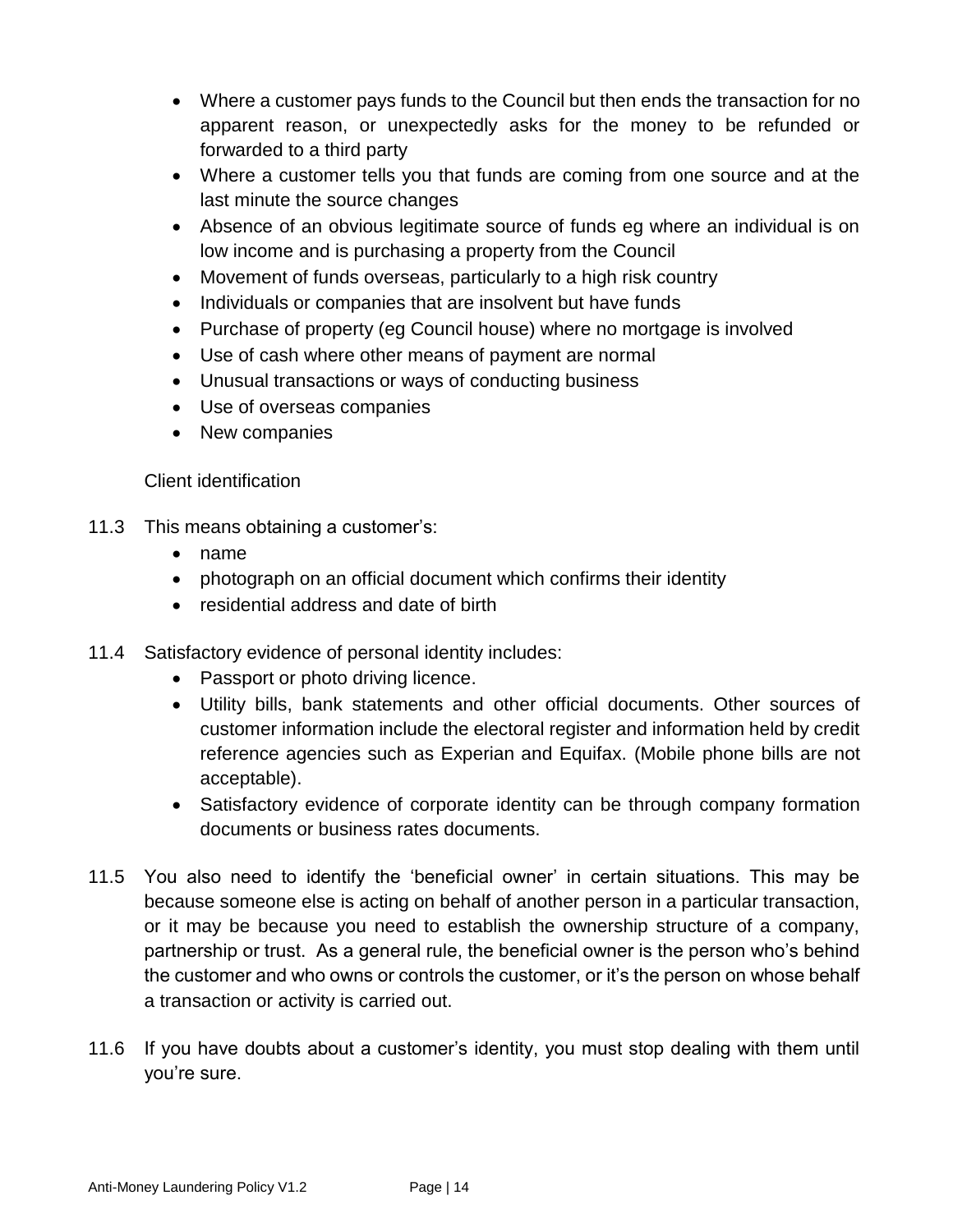- 11.7 In circumstances where the client cannot be physically identified the officer should be aware that :
	- a) there is greater potential for money laundering if the client is not physically present when being identified;
	- b) if satisfactory evidence is not obtained the relationship or the transaction should not proceed;
	- c) if the client acts, or appears to act for another person, reasonable measures must be taken for the purposes of identifying that other person.
- 11.8 The types of record you keep may include:
	- daily records of transactions
	- receipts
	- cheques
	- paying-in books
	- customer correspondence
- 11.9 The formats that you can keep your records in are:
	- originals
	- photocopies
	- microfiche
	- scanned
	- computerised or electronic
- 11.10 You must keep your records for five years beginning from:
	- the date a business relationship ends
	- the date a transaction is completed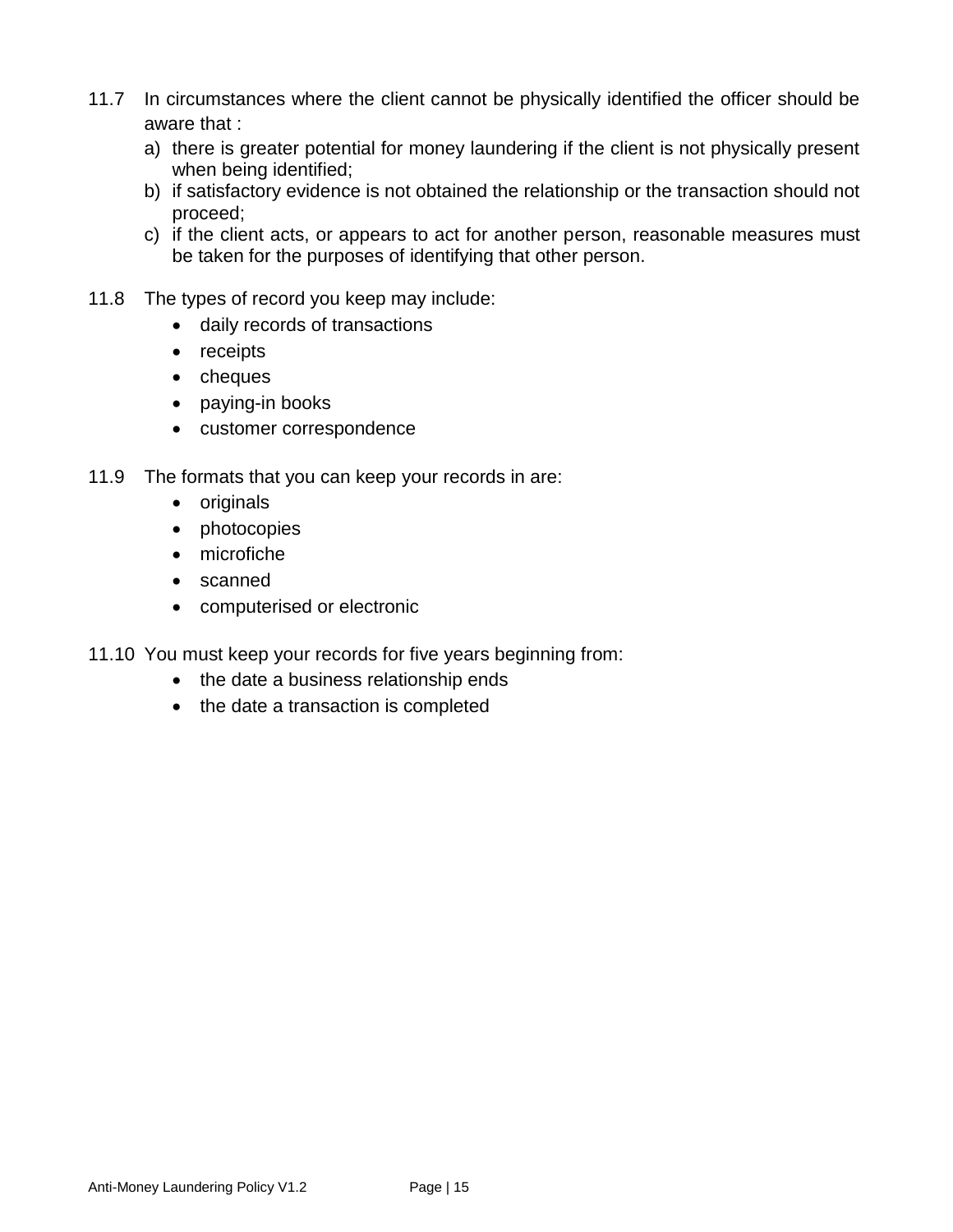### **Confidential**

## **Report to the Money Laundering Reporting Officer**

## **Money Laundering Activity**

| From         |  |
|--------------|--|
| Job Title    |  |
| Telephone No |  |
| Email        |  |

#### Details of suspected offence

| Name(s) and address(es) of person(s) involved                           |  |  |  |  |
|-------------------------------------------------------------------------|--|--|--|--|
| [if a company/public body please include details of nature of business] |  |  |  |  |
| Name                                                                    |  |  |  |  |
|                                                                         |  |  |  |  |
| Date of birth                                                           |  |  |  |  |
| Address                                                                 |  |  |  |  |
| Company names                                                           |  |  |  |  |
| Directorships                                                           |  |  |  |  |
| Phone numbers                                                           |  |  |  |  |
| Other relevant information                                              |  |  |  |  |
| Nature, value and timing of activity involved                           |  |  |  |  |
| (Please include full details)                                           |  |  |  |  |
| Date (has it happened,                                                  |  |  |  |  |
| ongoing or imminent)                                                    |  |  |  |  |
| Description of activity                                                 |  |  |  |  |
| (Likely) amount of                                                      |  |  |  |  |
| money/assets involved                                                   |  |  |  |  |
| Where activity took place                                               |  |  |  |  |
| How the transaction was                                                 |  |  |  |  |
| undertaken                                                              |  |  |  |  |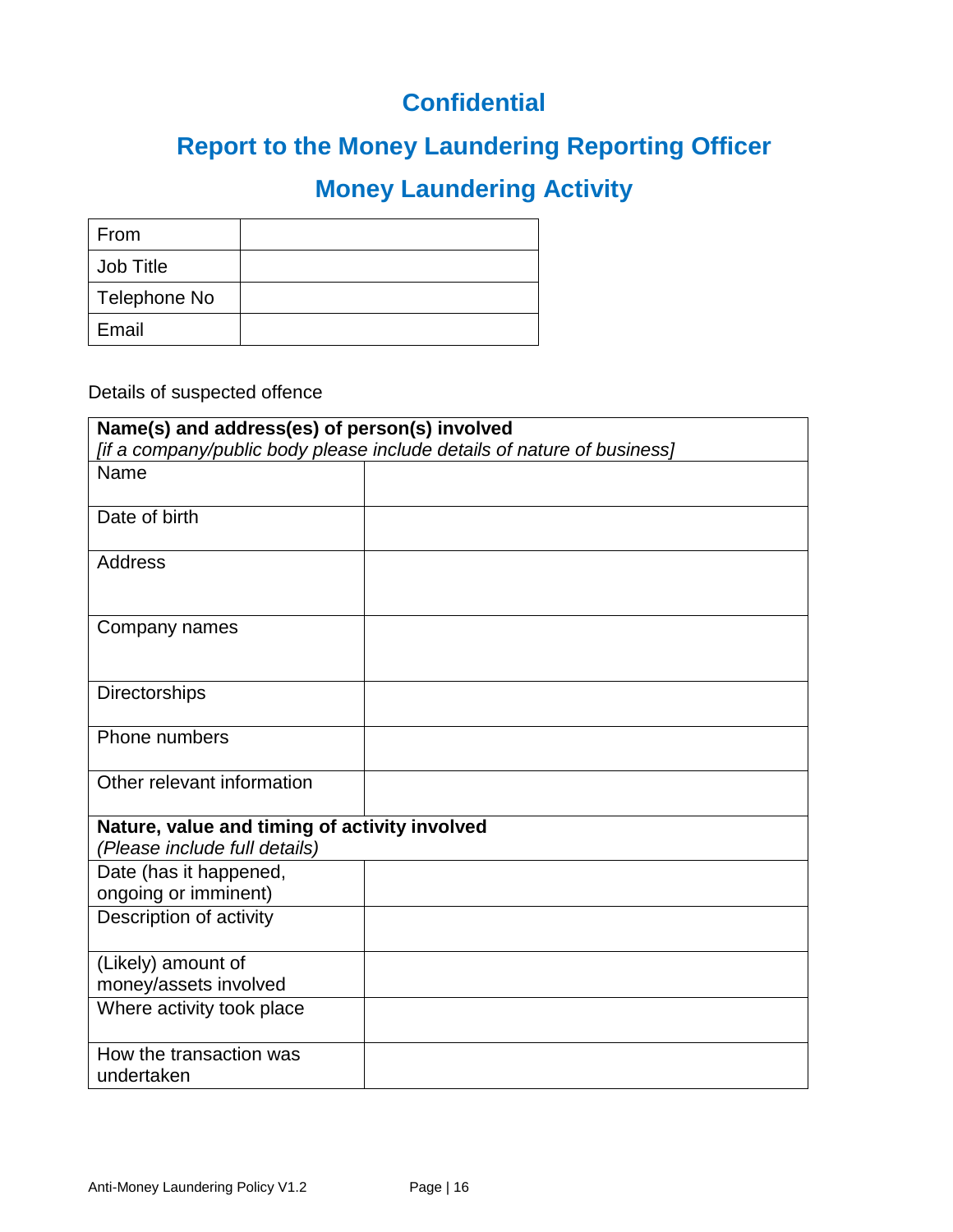| Single transaction or series                                                                                         |  |        |     |           |
|----------------------------------------------------------------------------------------------------------------------|--|--------|-----|-----------|
| Reason for suspicion<br>(full reasons)                                                                               |  |        |     |           |
| Evidence                                                                                                             |  |        |     |           |
| (provide any supporting<br>documentation)                                                                            |  |        |     |           |
| Nature of involvement:                                                                                               |  |        |     |           |
| Does your involvement constitute a                                                                                   |  |        |     |           |
| prohibited act under the definition of                                                                               |  |        |     |           |
| money laundering?<br>Do you need consent from the NCA to                                                             |  |        |     |           |
| take any further part in the transaction?                                                                            |  |        |     |           |
| Is there a deadline that consent is                                                                                  |  |        |     |           |
| needed by? ie from a deadline of the                                                                                 |  |        |     |           |
| transaction<br>Has any investigation been undertaken as far as you are                                               |  |        | Yes | <b>No</b> |
| aware?                                                                                                               |  |        |     |           |
| (if Yes please give details below)                                                                                   |  |        |     |           |
|                                                                                                                      |  |        |     |           |
|                                                                                                                      |  |        | Yes |           |
| Have you discussed your suspicions with anyone else?<br>(if Yes please specify below, explaining why such discussion |  |        |     | <b>No</b> |
| was necessary)                                                                                                       |  |        |     |           |
|                                                                                                                      |  |        |     |           |
|                                                                                                                      |  |        |     |           |
| Have you consulted any supervisory body guidance re money<br>laundering? Eg the Law Society                          |  |        | Yes | <b>No</b> |
| (if Yes please specify below)                                                                                        |  |        |     |           |
|                                                                                                                      |  |        |     |           |
|                                                                                                                      |  |        |     |           |
| Has any investigation been undertaken as far as you are<br>aware?                                                    |  |        | Yes | <b>No</b> |
| (if Yes please give details below)                                                                                   |  |        |     |           |
|                                                                                                                      |  |        |     |           |
|                                                                                                                      |  |        |     |           |
| Do you feel you have a reasonable excuse for not disclosing<br>the matter to the NCA?                                |  |        | Yes | <b>No</b> |
| (if Yes please give details below)                                                                                   |  |        |     |           |
|                                                                                                                      |  |        |     |           |
|                                                                                                                      |  |        |     |           |
| Please give any other information you feel is relevant:                                                              |  |        |     |           |
|                                                                                                                      |  |        |     |           |
| Signed:                                                                                                              |  | Dated: |     |           |
|                                                                                                                      |  |        |     |           |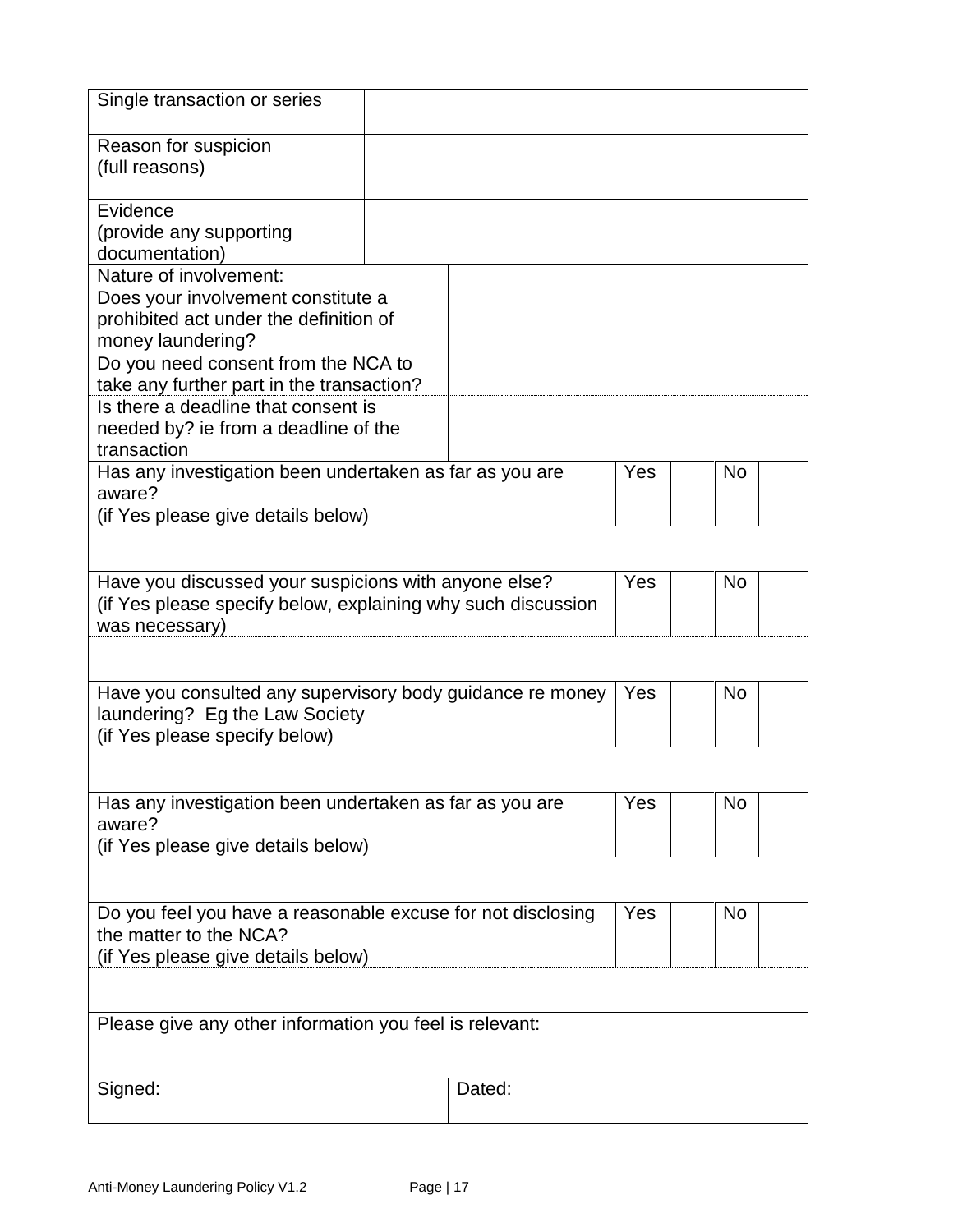## **Completion by Money Laundering Reporting Officer**

## **Money Laundering Activity**

| Date report received                |  |
|-------------------------------------|--|
| Date receipt of report acknowledged |  |

#### Details of suspected offence

| <b>Consideration of Disclosure</b>                                                                                              |                    |  |    |  |  |
|---------------------------------------------------------------------------------------------------------------------------------|--------------------|--|----|--|--|
| Action plan:                                                                                                                    |                    |  |    |  |  |
|                                                                                                                                 |                    |  |    |  |  |
|                                                                                                                                 |                    |  |    |  |  |
|                                                                                                                                 |                    |  |    |  |  |
|                                                                                                                                 |                    |  |    |  |  |
|                                                                                                                                 |                    |  |    |  |  |
| <b>Outcome of Consideration of Disclosure</b>                                                                                   |                    |  |    |  |  |
| Are there reasonable grounds for suspecting money laundering activity?                                                          |                    |  |    |  |  |
|                                                                                                                                 |                    |  |    |  |  |
|                                                                                                                                 |                    |  |    |  |  |
|                                                                                                                                 |                    |  |    |  |  |
|                                                                                                                                 |                    |  |    |  |  |
|                                                                                                                                 |                    |  |    |  |  |
| If there are reasonable grounds for suspicion will a report be<br>Yes<br><b>No</b><br>made to NCA? If Yes please complete below |                    |  |    |  |  |
| Date of report to NCA                                                                                                           |                    |  |    |  |  |
| Details of liaison with NCA regarding the                                                                                       | Notice period:     |  | to |  |  |
| report:                                                                                                                         | Moratorium period: |  | to |  |  |
|                                                                                                                                 |                    |  |    |  |  |
| Is consent required from NCA to any ongoing or imminent<br>Yes<br><b>No</b>                                                     |                    |  |    |  |  |
| transactions which would otherwise be prohibited acts?                                                                          |                    |  |    |  |  |
| If Yes please confirm full details below                                                                                        |                    |  |    |  |  |
|                                                                                                                                 |                    |  |    |  |  |
| Date consent received from NCA                                                                                                  |                    |  |    |  |  |
|                                                                                                                                 |                    |  |    |  |  |